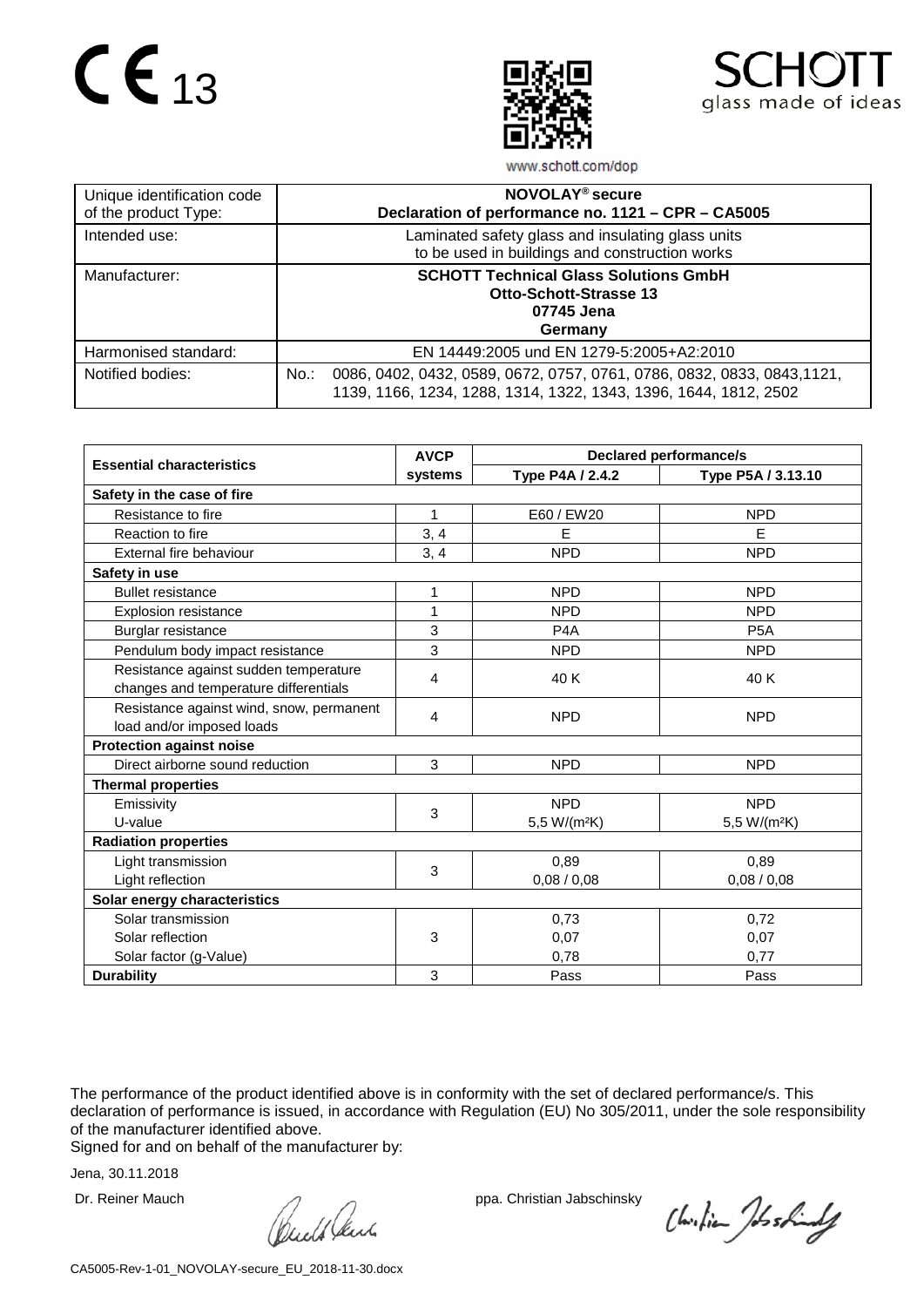



www.schott.com/dop

| Unique identification code<br>of the product Type: | NOVOLAY <sup>®</sup> secure<br>Declaration of performance no. 1121 - CPR - CA5005                                                                      |
|----------------------------------------------------|--------------------------------------------------------------------------------------------------------------------------------------------------------|
| Intended use:                                      | Laminated safety glass and insulating glass units<br>to be used in buildings and construction works                                                    |
| Manufacturer:                                      | <b>SCHOTT Technical Glass Solutions GmbH</b><br><b>Otto-Schott-Strasse 13</b><br>07745 Jena<br>Germany                                                 |
| Harmonised standard:                               | EN 14449:2005 und EN 1279-5:2005+A2:2010                                                                                                               |
| Notified bodies:                                   | 0086, 0402, 0432, 0589, 0672, 0757, 0761, 0786, 0832, 0833, 0843, 1121,<br>$No.$ :<br>1139, 1166, 1234, 1288, 1314, 1322, 1343, 1396, 1644, 1812, 2502 |

|                                          | <b>AVCP</b> | <b>Declared performance/s</b> |                          |  |  |
|------------------------------------------|-------------|-------------------------------|--------------------------|--|--|
| <b>Essential characteristics</b>         | systems     | Type P6B / 2.2.2              | Type P7B / 2.9.3         |  |  |
| Safety in the case of fire               |             |                               |                          |  |  |
| Resistance to fire                       | 1           | <b>NPD</b>                    | <b>NPD</b>               |  |  |
| Reaction to fire                         | 3, 4        | E                             | E                        |  |  |
| External fire behaviour                  | 3, 4        | <b>NPD</b>                    | <b>NPD</b>               |  |  |
| Safety in use                            |             |                               |                          |  |  |
| <b>Bullet resistance</b>                 | 1           | <b>NPD</b>                    | <b>NPD</b>               |  |  |
| <b>Explosion resistance</b>              | 1           | <b>NPD</b>                    | <b>NPD</b>               |  |  |
| Burglar resistance                       | 3           | P6B                           | P7B                      |  |  |
| Pendulum body impact resistance          | 3           | <b>NPD</b>                    | <b>NPD</b>               |  |  |
| Resistance against sudden temperature    | 4           | 40 K                          | 40 K                     |  |  |
| changes and temperature differentials    |             |                               |                          |  |  |
| Resistance against wind, snow, permanent | 4           | <b>NPD</b>                    | <b>NPD</b>               |  |  |
| load and/or imposed loads                |             |                               |                          |  |  |
| <b>Protection against noise</b>          |             |                               |                          |  |  |
| Direct airborne sound reduction          | 3           | <b>NPD</b>                    | <b>NPD</b>               |  |  |
| <b>Thermal properties</b>                |             |                               |                          |  |  |
| Emissivity                               | 3           | <b>NPD</b>                    | <b>NPD</b>               |  |  |
| U-value                                  |             | 5,1 W/(m <sup>2</sup> K)      | 4,9 W/(m <sup>2</sup> K) |  |  |
| <b>Radiation properties</b>              |             |                               |                          |  |  |
| Light transmission                       | 3           | 0,87                          | 0,85                     |  |  |
| Light reflection                         |             | 0,08/0,08                     | 0,08/0,08                |  |  |
| Solar energy characteristics             |             |                               |                          |  |  |
| Solar transmission                       |             | 0,74                          | 0,73                     |  |  |
| Solar reflection                         | 3           | 0,07                          | 0.07                     |  |  |
| Solar factor (g-Value)                   |             | 0,79                          | 0,78                     |  |  |
| <b>Durability</b>                        | 3           | Pass                          | Pass                     |  |  |

The performance of the product identified above is in conformity with the set of declared performance/s. This declaration of performance is issued, in accordance with Regulation (EU) No 305/2011, under the sole responsibility of the manufacturer identified above.

Signed for and on behalf of the manufacturer by:

Dr. Reiner Mauch ppa. Christian Jabschinsky<br>
ppa. Christian Jabschinsky<br>
ppa. Christian Jabschinsky

Christian Joshindy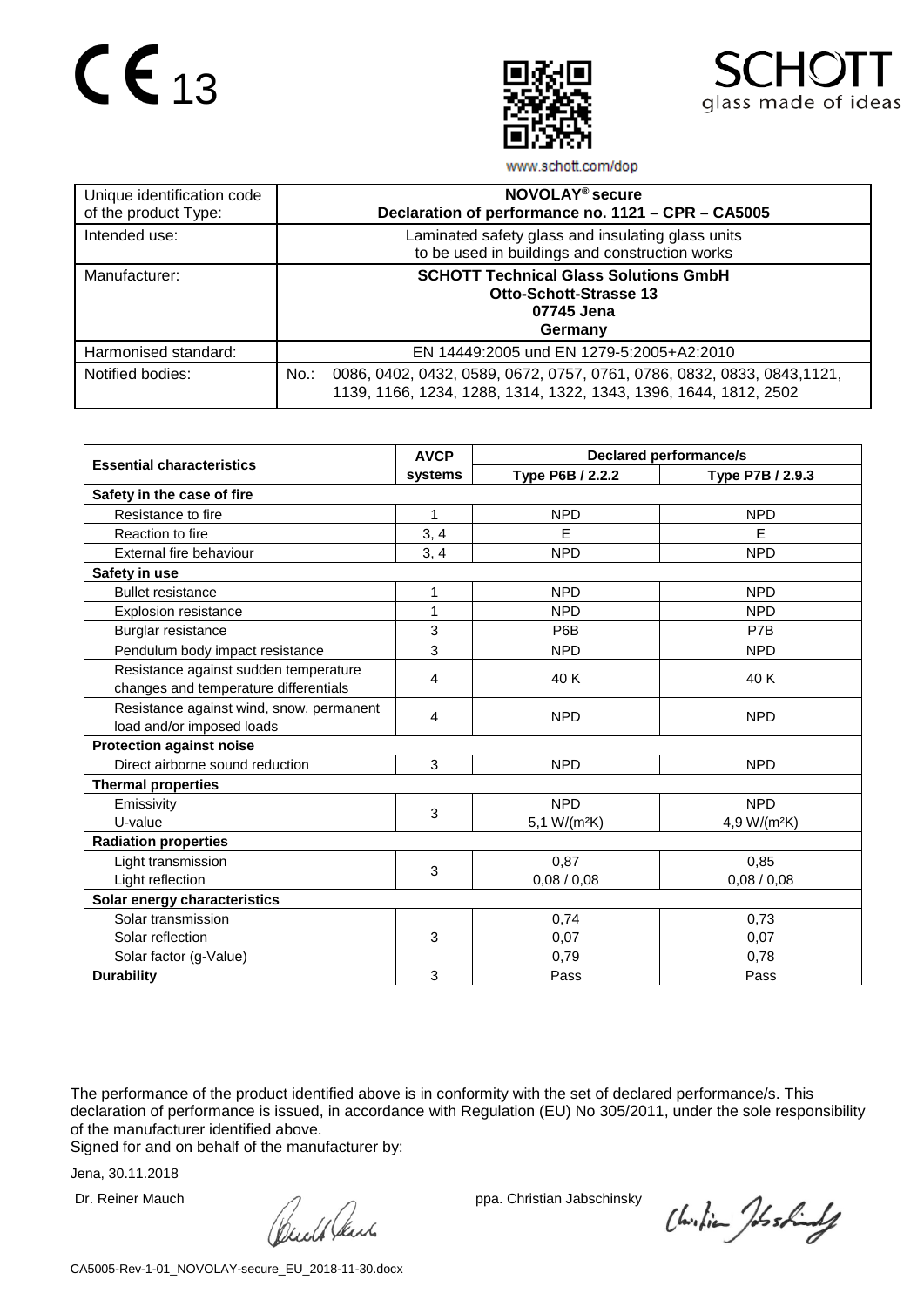



www.schott.com/dop

| Unique identification code<br>of the product Type: | NOVOLAY <sup>®</sup> secure<br>Declaration of performance no. 1121 - CPR - CA5005                                                                      |
|----------------------------------------------------|--------------------------------------------------------------------------------------------------------------------------------------------------------|
| Intended use:                                      | Laminated safety glass and insulating glass units<br>to be used in buildings and construction works                                                    |
| Manufacturer:                                      | <b>SCHOTT Technical Glass Solutions GmbH</b><br><b>Otto-Schott-Strasse 13</b><br>07745 Jena<br>Germany                                                 |
| Harmonised standard:                               | EN 14449:2005 und EN 1279-5:2005+A2:2010                                                                                                               |
| Notified bodies:                                   | 0086, 0402, 0432, 0589, 0672, 0757, 0761, 0786, 0832, 0833, 0843, 1121,<br>$No.$ :<br>1139, 1166, 1234, 1288, 1314, 1322, 1343, 1396, 1644, 1812, 2502 |

|                                          | <b>AVCP</b> | <b>Declared performance/s</b> |                          |  |  |  |
|------------------------------------------|-------------|-------------------------------|--------------------------|--|--|--|
| <b>Essential characteristics</b>         | systems     | Type P8B / 1.9.3              | Type P8B / 1.5.10        |  |  |  |
| Safety in the case of fire               |             |                               |                          |  |  |  |
| Resistance to fire                       | 1           | <b>NPD</b>                    | <b>NPD</b>               |  |  |  |
| Reaction to fire                         | 3, 4        | E                             | E                        |  |  |  |
| External fire behaviour                  | 3, 4        | <b>NPD</b>                    | <b>NPD</b>               |  |  |  |
| Safety in use                            |             |                               |                          |  |  |  |
| <b>Bullet resistance</b>                 | 1           | <b>NPD</b>                    | <b>NPD</b>               |  |  |  |
| <b>Explosion resistance</b>              | 1           | <b>NPD</b>                    | <b>NPD</b>               |  |  |  |
| Burglar resistance                       | 3           | P8B                           | P8B                      |  |  |  |
| Pendulum body impact resistance          | 3           | <b>NPD</b>                    | <b>NPD</b>               |  |  |  |
| Resistance against sudden temperature    | 4           | 40 K                          | 40 K                     |  |  |  |
| changes and temperature differentials    |             |                               |                          |  |  |  |
| Resistance against wind, snow, permanent | 4           | <b>NPD</b>                    | <b>NPD</b>               |  |  |  |
| load and/or imposed loads                |             |                               |                          |  |  |  |
| <b>Protection against noise</b>          |             |                               |                          |  |  |  |
| Direct airborne sound reduction          | 3           | <b>NPD</b>                    | <b>NPD</b>               |  |  |  |
| <b>Thermal properties</b>                |             |                               |                          |  |  |  |
| Emissivity                               | 3           | <b>NPD</b>                    | <b>NPD</b>               |  |  |  |
| U-value                                  |             | 4,8 W/(m <sup>2</sup> K)      | 4,5 W/(m <sup>2</sup> K) |  |  |  |
| <b>Radiation properties</b>              |             |                               |                          |  |  |  |
| Light transmission                       | 3           | 0,85                          | 0,84                     |  |  |  |
| Light reflection                         |             | 0,08/0,08                     | 0,08/0,08                |  |  |  |
| Solar energy characteristics             |             |                               |                          |  |  |  |
| Solar transmission                       |             | 0,73                          | 0,70                     |  |  |  |
| Solar reflection                         | 3           | 0,07                          | 0.07                     |  |  |  |
| Solar factor (g-Value)                   |             | 0,78                          | 0,75                     |  |  |  |
| <b>Durability</b>                        | 3           | Pass                          | Pass                     |  |  |  |

The performance of the product identified above is in conformity with the set of declared performance/s. This declaration of performance is issued, in accordance with Regulation (EU) No 305/2011, under the sole responsibility of the manufacturer identified above.

Signed for and on behalf of the manufacturer by:

Dr. Reiner Mauch ppa. Christian Jabschinsky<br>
ppa. Christian Jabschinsky<br>
ppa. Christian Jabschinsky

Christian Joshindy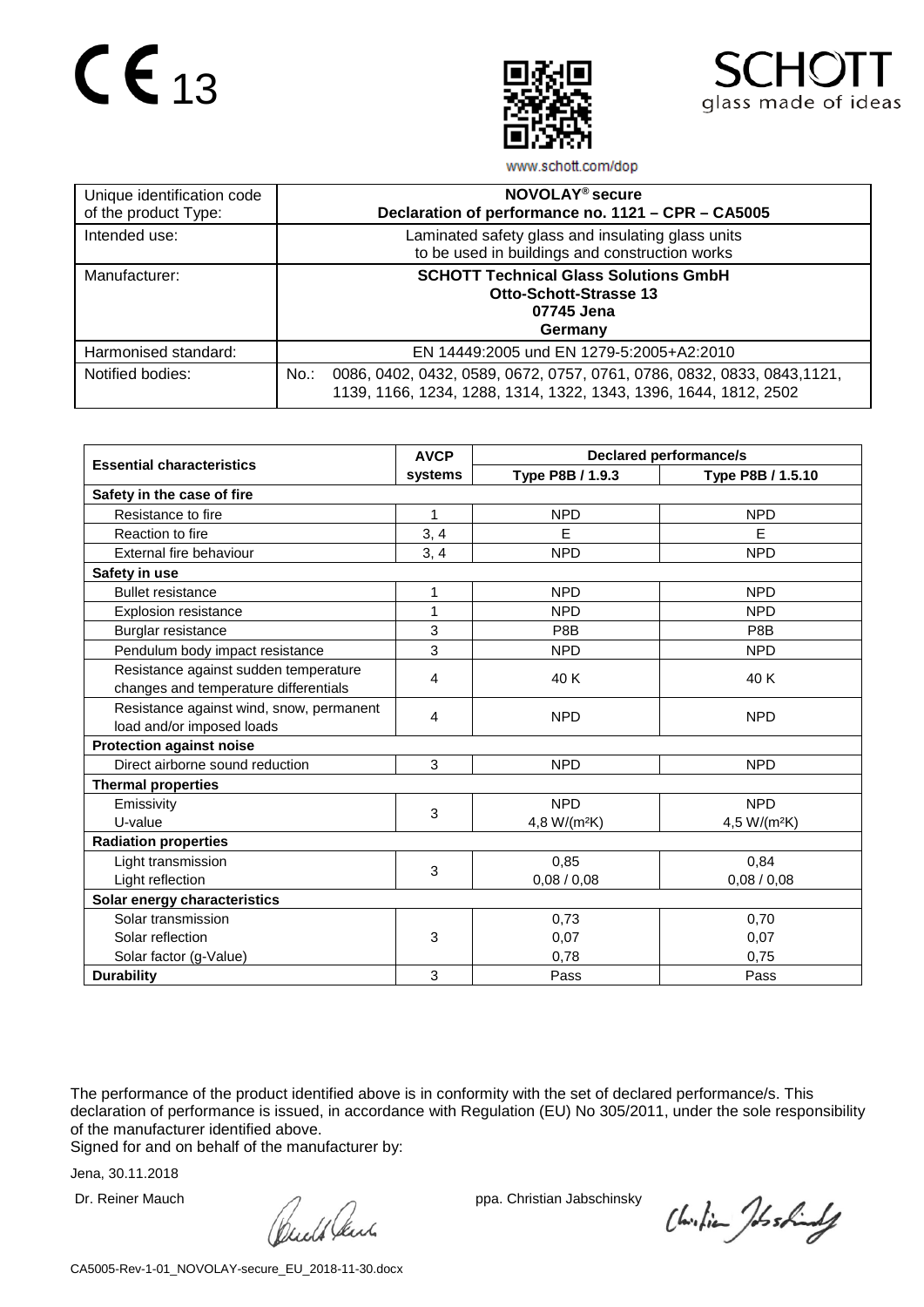



www.schott.com/dop

| Unique identification code<br>of the product Type: | NOVOLAY <sup>®</sup> secure<br>Declaration of performance no. 1121 - CPR - CA5005                                                                   |  |  |
|----------------------------------------------------|-----------------------------------------------------------------------------------------------------------------------------------------------------|--|--|
| Intended use:                                      | Laminated safety glass and insulating glass units<br>to be used in buildings and construction works                                                 |  |  |
| Manufacturer:                                      | <b>SCHOTT Technical Glass Solutions GmbH</b><br><b>Otto-Schott-Strasse 13</b><br>07745 Jena<br>Germany                                              |  |  |
| Harmonised standard:                               | EN 14449:2005 und EN 1279-5:2005+A2:2010                                                                                                            |  |  |
| Notified bodies:                                   | 0086, 0402, 0432, 0589, 0672, 0757, 0761, 0786, 0832, 0833, 0843, 1121,<br>No.:<br>1139, 1166, 1234, 1288, 1314, 1322, 1343, 1396, 1644, 1812, 2502 |  |  |

|                                          | <b>AVCP</b>    | <b>Declared performance/s</b> |                   |  |  |  |
|------------------------------------------|----------------|-------------------------------|-------------------|--|--|--|
| <b>Essential characteristics</b>         | systems        | Type P8B / 7.11.5             | Type P8B / 7.12.0 |  |  |  |
| Safety in the case of fire               |                |                               |                   |  |  |  |
| Resistance to fire                       | 1              | <b>NPD</b>                    | <b>NPD</b>        |  |  |  |
| Reaction to fire                         | 3, 4           | E                             | E                 |  |  |  |
| External fire behaviour                  | 3, 4           | <b>NPD</b>                    | <b>NPD</b>        |  |  |  |
| Safety in use                            |                |                               |                   |  |  |  |
| <b>Bullet resistance</b>                 | 1              | <b>NPD</b>                    | <b>NPD</b>        |  |  |  |
| <b>Explosion resistance</b>              | 1              | <b>NPD</b>                    | <b>NPD</b>        |  |  |  |
| Burglar resistance                       | 3              | P8B                           | P8B               |  |  |  |
| Pendulum body impact resistance          | 3              | <b>NPD</b>                    | <b>NPD</b>        |  |  |  |
| Resistance against sudden temperature    | $\overline{4}$ | 40 K                          | 40 K              |  |  |  |
| changes and temperature differentials    |                |                               |                   |  |  |  |
| Resistance against wind, snow, permanent | $\overline{4}$ | <b>NPD</b>                    | <b>NPD</b>        |  |  |  |
| load and/or imposed loads                |                |                               |                   |  |  |  |
| <b>Protection against noise</b>          |                |                               |                   |  |  |  |
| Direct airborne sound reduction          | 3              | <b>NPD</b>                    | <b>NPD</b>        |  |  |  |
| <b>Thermal properties</b>                |                |                               |                   |  |  |  |
| Emissivity                               | 3              | <b>NPD</b>                    | <b>NPD</b>        |  |  |  |
| U-value                                  |                | 4,1 W/(m <sup>2</sup> K)      | $3,4 W/(m^2K)$    |  |  |  |
| <b>Radiation properties</b>              |                |                               |                   |  |  |  |
| Light transmission                       | 3              | 0,78                          | 0,69              |  |  |  |
| Light reflection                         |                | 0,07/0,07                     | 0,07/0,07         |  |  |  |
| Solar energy characteristics             |                |                               |                   |  |  |  |
| Solar transmission                       |                | 0,62                          | 0,53              |  |  |  |
| Solar reflection                         | 3              | 0,06                          | 0.06              |  |  |  |
| Solar factor (g-Value)                   |                | 0,70                          | 0,62              |  |  |  |
| <b>Durability</b>                        | 3              | Pass                          | Pass              |  |  |  |

The performance of the product identified above is in conformity with the set of declared performance/s. This declaration of performance is issued, in accordance with Regulation (EU) No 305/2011, under the sole responsibility of the manufacturer identified above.

Signed for and on behalf of the manufacturer by:

Dr. Reiner Mauch ppa. Christian Jabschinsky<br>
ppa. Christian Jabschinsky<br>
ppa. Christian Jabschinsky

Christian Joshindy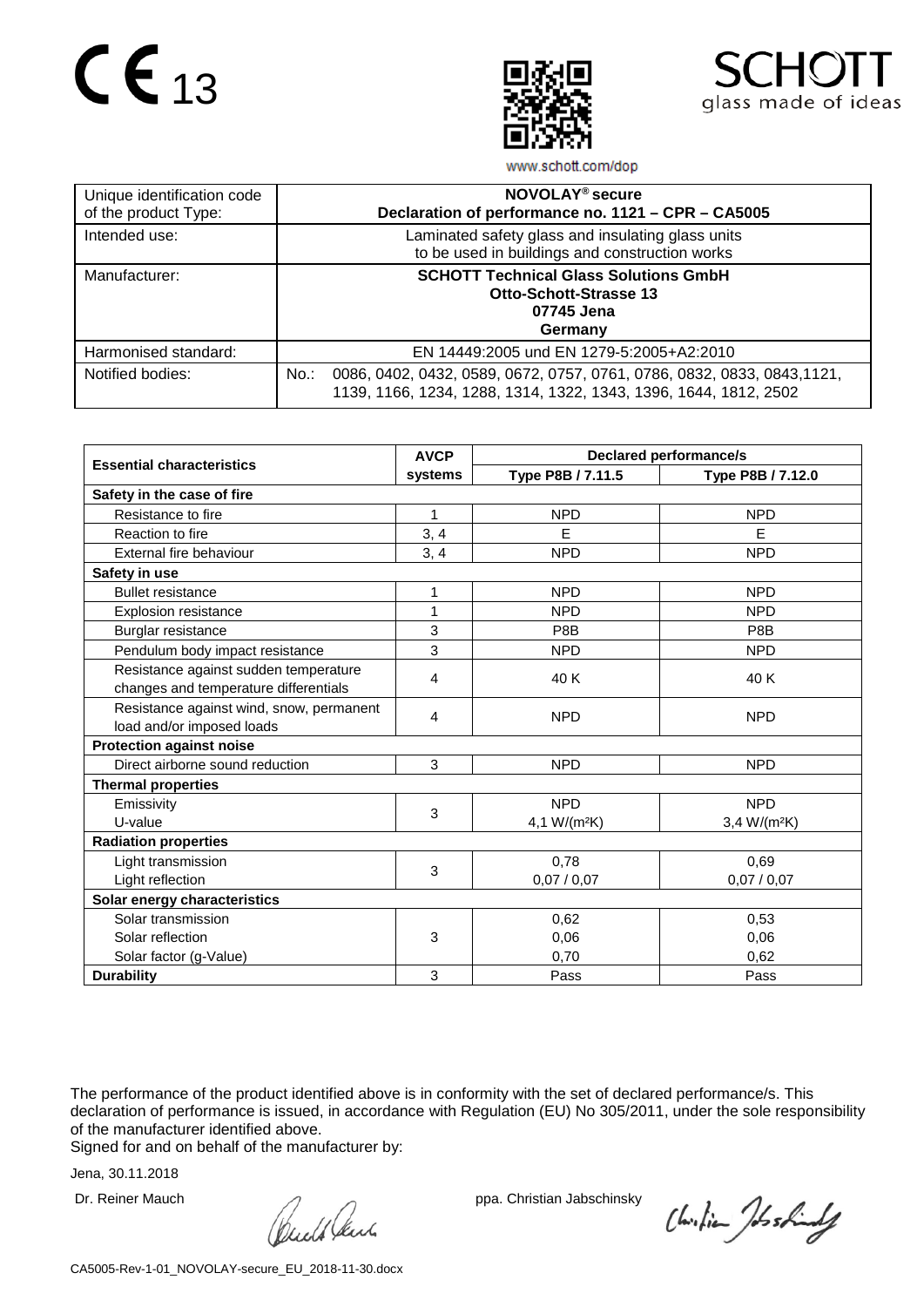



www.schott.com/dop

| Unique identification code<br>of the product Type: | NOVOLAY <sup>®</sup> secure<br>Declaration of performance no. 1121 - CPR - CA5005                                                                     |
|----------------------------------------------------|-------------------------------------------------------------------------------------------------------------------------------------------------------|
| Intended use:                                      | Laminated safety glass and insulating glass units<br>to be used in buildings and construction works                                                   |
| Manufacturer:                                      | <b>SCHOTT Technical Glass Solutions GmbH</b><br><b>Otto-Schott-Strasse 13</b><br>07745 Jena<br>Germany                                                |
| Harmonised standard:                               | EN 14449:2005 und EN 1279-5:2005+A2:2010                                                                                                              |
| Notified bodies:                                   | 0086, 0402, 0432, 0589, 0672, 0757, 0761, 0786, 0832, 0833, 0843,1121,<br>$No.$ :<br>1139, 1166, 1234, 1288, 1314, 1322, 1343, 1396, 1644, 1812, 2502 |

|                                          | <b>AVCP</b> | <b>Declared performance/s</b> |                           |  |  |
|------------------------------------------|-------------|-------------------------------|---------------------------|--|--|
| <b>Essential characteristics</b>         | systems     | <b>Type BR2NS / 1.2.3</b>     | <b>Type BR2NS / 1.4.5</b> |  |  |
| Safety in the case of fire               |             |                               |                           |  |  |
| Resistance to fire                       | 1           | <b>NPD</b>                    | <b>EW90</b>               |  |  |
| Reaction to fire                         | 3, 4        | E                             | E                         |  |  |
| External fire behaviour                  | 3, 4        | <b>NPD</b>                    | <b>NPD</b>                |  |  |
| Safety in use                            |             |                               |                           |  |  |
| <b>Bullet resistance</b>                 | 1           | BR2NS                         | BR <sub>2NS</sub>         |  |  |
| <b>Explosion resistance</b>              | 1           | <b>NPD</b>                    | <b>NPD</b>                |  |  |
| Burglar resistance                       | 3           | <b>NPD</b>                    | P6B                       |  |  |
| Pendulum body impact resistance          | 3           | <b>NPD</b>                    | <b>NPD</b>                |  |  |
| Resistance against sudden temperature    | 4           | 40 K                          | 40 K                      |  |  |
| changes and temperature differentials    |             |                               |                           |  |  |
| Resistance against wind, snow, permanent | 4           | <b>NPD</b>                    | <b>NPD</b>                |  |  |
| load and/or imposed loads                |             |                               |                           |  |  |
| <b>Protection against noise</b>          |             |                               |                           |  |  |
| Direct airborne sound reduction          | 3           | <b>NPD</b>                    | <b>NPD</b>                |  |  |
| <b>Thermal properties</b>                |             |                               |                           |  |  |
| Emissivity                               | 3           | <b>NPD</b>                    | <b>NPD</b>                |  |  |
| U-value                                  |             | 5,2 W/(m <sup>2</sup> K)      | 5,2 W/(m <sup>2</sup> K)  |  |  |
| <b>Radiation properties</b>              |             |                               |                           |  |  |
| Light transmission                       | 3           | 0,87                          | 0,90                      |  |  |
| Light reflection                         |             | 0,08/0,08                     | 0,08/0,08                 |  |  |
| Solar energy characteristics             |             |                               |                           |  |  |
| Solar transmission                       |             | 0,76                          | 0,75                      |  |  |
| Solar reflection                         | 3           | 0,07                          | 0.07                      |  |  |
| Solar factor (g-Value)                   |             | 0.80                          | 0,79                      |  |  |
| <b>Durability</b>                        | 3           | Pass                          | Pass                      |  |  |

The performance of the product identified above is in conformity with the set of declared performance/s. This declaration of performance is issued, in accordance with Regulation (EU) No 305/2011, under the sole responsibility of the manufacturer identified above.

Signed for and on behalf of the manufacturer by:

Dr. Reiner Mauch ppa. Christian Jabschinsky<br>
ppa. Christian Jabschinsky<br>
ppa. Christian Jabschinsky

Christian Joshindy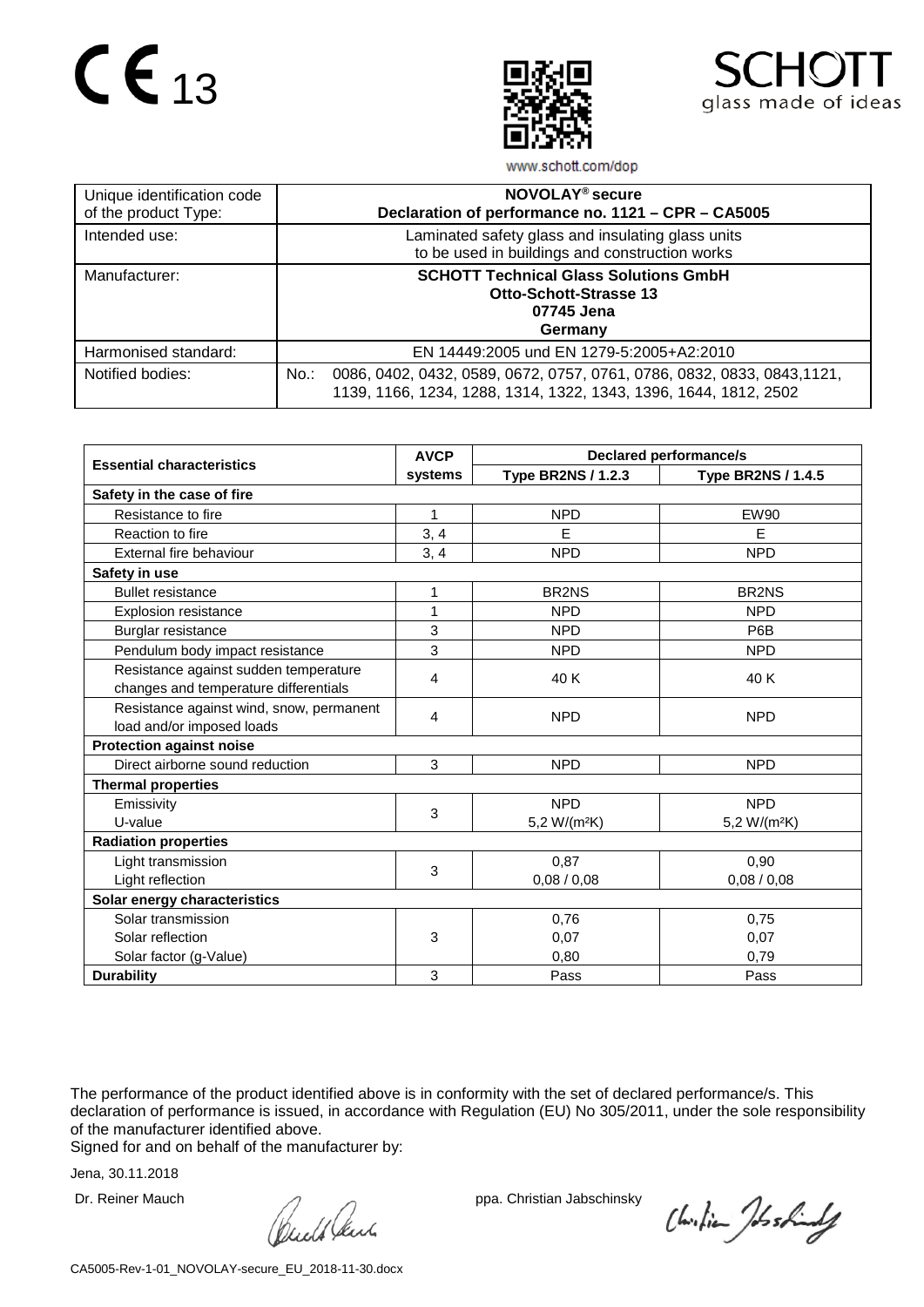



www.schott.com/dop

| Unique identification code<br>of the product Type: | NOVOLAY <sup>®</sup> secure<br>Declaration of performance no. 1121 - CPR - CA5005                                                                      |
|----------------------------------------------------|--------------------------------------------------------------------------------------------------------------------------------------------------------|
| Intended use:                                      | Laminated safety glass and insulating glass units<br>to be used in buildings and construction works                                                    |
| Manufacturer:                                      | <b>SCHOTT Technical Glass Solutions GmbH</b><br><b>Otto-Schott-Strasse 13</b><br>07745 Jena<br>Germany                                                 |
| Harmonised standard:                               | EN 14449:2005 und EN 1279-5:2005+A2:2010                                                                                                               |
| Notified bodies:                                   | 0086, 0402, 0432, 0589, 0672, 0757, 0761, 0786, 0832, 0833, 0843, 1121,<br>$No.$ :<br>1139, 1166, 1234, 1288, 1314, 1322, 1343, 1396, 1644, 1812, 2502 |

|                                          | <b>AVCP</b> | <b>Declared performance/s</b>  |                                |  |  |
|------------------------------------------|-------------|--------------------------------|--------------------------------|--|--|
| <b>Essential characteristics</b>         | systems     | <b>Type BR4NS / 15.3.0</b>     | <b>Type BR4NS / 1.5.4</b>      |  |  |
| Safety in the case of fire               |             |                                |                                |  |  |
| Resistance to fire                       | 1           | <b>NPD</b>                     | <b>EW60</b>                    |  |  |
| Reaction to fire                         | 3, 4        | E                              | E                              |  |  |
| External fire behaviour                  | 3, 4        | <b>NPD</b>                     | <b>NPD</b>                     |  |  |
| Safety in use                            |             |                                |                                |  |  |
| <b>Bullet resistance</b>                 | 1           | BR <sub>4</sub> N <sub>S</sub> | BR <sub>4</sub> N <sub>S</sub> |  |  |
| <b>Explosion resistance</b>              | 1           | <b>NPD</b>                     | <b>NPD</b>                     |  |  |
| Burglar resistance                       | 3           | P8B                            | P8B                            |  |  |
| Pendulum body impact resistance          | 3           | <b>NPD</b>                     | <b>NPD</b>                     |  |  |
| Resistance against sudden temperature    | 4           | 40 K                           | 40 K                           |  |  |
| changes and temperature differentials    |             |                                |                                |  |  |
| Resistance against wind, snow, permanent | 4           | <b>NPD</b>                     | <b>NPD</b>                     |  |  |
| load and/or imposed loads                |             |                                |                                |  |  |
| <b>Protection against noise</b>          |             |                                |                                |  |  |
| Direct airborne sound reduction          | 3           | <b>NPD</b>                     | <b>NPD</b>                     |  |  |
| <b>Thermal properties</b>                |             |                                |                                |  |  |
| Emissivity                               | 3           | <b>NPD</b>                     | <b>NPD</b>                     |  |  |
| U-value                                  |             | 5,2 W/(m <sup>2</sup> K)       | 4,8 W/(m <sup>2</sup> K)       |  |  |
| <b>Radiation properties</b>              |             |                                |                                |  |  |
| Light transmission                       | 3           | 0,88                           | 0,89                           |  |  |
| Light reflection                         |             | 0,08/0,08                      | 0,08/0,08                      |  |  |
| Solar energy characteristics             |             |                                |                                |  |  |
| Solar transmission                       |             | 0,72                           | 0,73                           |  |  |
| Solar reflection                         | 3           | 0,07                           | 0.07                           |  |  |
| Solar factor (g-Value)                   |             | 0.77                           | 0,78                           |  |  |
| <b>Durability</b>                        | 3           | Pass                           | Pass                           |  |  |

The performance of the product identified above is in conformity with the set of declared performance/s. This declaration of performance is issued, in accordance with Regulation (EU) No 305/2011, under the sole responsibility of the manufacturer identified above.

Signed for and on behalf of the manufacturer by:

Dr. Reiner Mauch ppa. Christian Jabschinsky<br>
ppa. Christian Jabschinsky<br>
ppa. Christian Jabschinsky

Christian Joshindy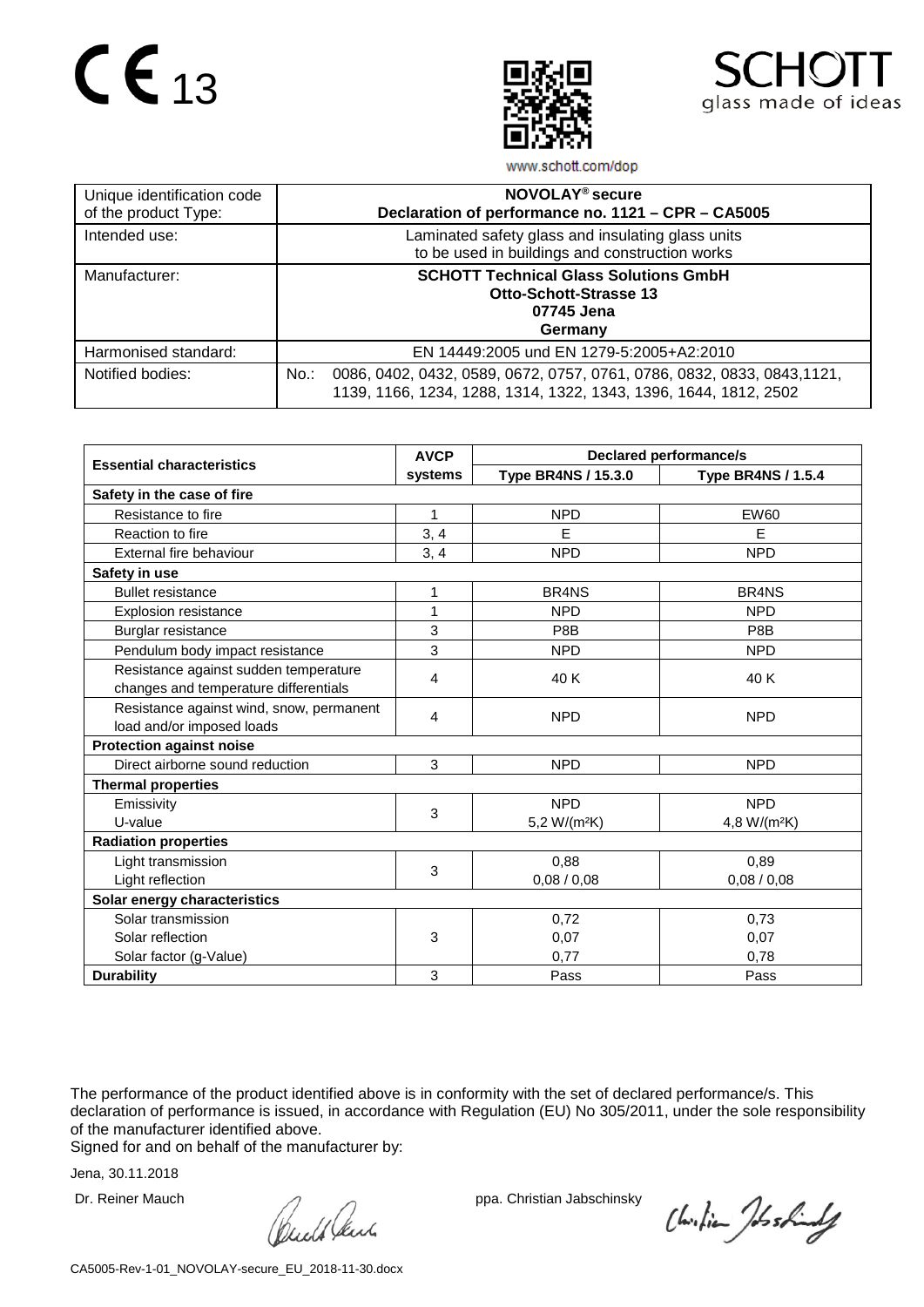



www.schott.com/dop

| Unique identification code<br>of the product Type: | NOVOLAY <sup>®</sup> secure<br>Declaration of performance no. 1121 - CPR - CA5005                                                                  |
|----------------------------------------------------|----------------------------------------------------------------------------------------------------------------------------------------------------|
| Intended use:                                      | Laminated safety glass and insulating glass units<br>to be used in buildings and construction works                                                |
| Manufacturer:                                      | <b>SCHOTT Technical Glass Solutions GmbH</b><br><b>Otto-Schott-Strasse 13</b><br>07745 Jena<br>Germany                                             |
| Harmonised standard:                               | EN 14449:2005 und EN 1279-5:2005+A2:2010                                                                                                           |
| Notified bodies:                                   | 0086, 0402, 0432, 0589, 0672, 0757, 0761, 0786, 0832, 0833, 0843, 1121,<br>No.<br>1139, 1166, 1234, 1288, 1314, 1322, 1343, 1396, 1644, 1812, 2502 |

|                                          | <b>AVCP</b> |                                | <b>Declared performance/s</b> |  |  |
|------------------------------------------|-------------|--------------------------------|-------------------------------|--|--|
| <b>Essential characteristics</b>         | systems     | Type BR4NS / 7.13.14           | Type BR5NS / 18.15.19         |  |  |
| Safety in the case of fire               |             |                                |                               |  |  |
| Resistance to fire                       | 1           | <b>NPD</b>                     | <b>NPD</b>                    |  |  |
| Reaction to fire                         | 3, 4        | E                              | E                             |  |  |
| External fire behaviour                  | 3, 4        | <b>NPD</b>                     | <b>NPD</b>                    |  |  |
| Safety in use                            |             |                                |                               |  |  |
| <b>Bullet resistance</b>                 | 1           | BR <sub>4</sub> N <sub>S</sub> | <b>BR5NS</b>                  |  |  |
| <b>Explosion resistance</b>              | 1           | <b>NPD</b>                     | <b>NPD</b>                    |  |  |
| Burglar resistance                       | 3           | P8B                            | <b>NPD</b>                    |  |  |
| Pendulum body impact resistance          | 3           | <b>NPD</b>                     | <b>NPD</b>                    |  |  |
| Resistance against sudden temperature    | 4           | 40 K                           | 40 K                          |  |  |
| changes and temperature differentials    |             |                                |                               |  |  |
| Resistance against wind, snow, permanent | 4           | <b>NPD</b>                     | <b>NPD</b>                    |  |  |
| load and/or imposed loads                |             |                                |                               |  |  |
| <b>Protection against noise</b>          |             |                                |                               |  |  |
| Direct airborne sound reduction          | 3           | <b>NPD</b>                     | <b>NPD</b>                    |  |  |
| <b>Thermal properties</b>                |             |                                |                               |  |  |
| Emissivity                               | 3           | <b>NPD</b>                     | <b>NPD</b>                    |  |  |
| U-value                                  |             | $3,5 W/(m^2K)$                 | 4,9 W/(m <sup>2</sup> K)      |  |  |
| <b>Radiation properties</b>              |             |                                |                               |  |  |
| Light transmission                       | 3           | 0,73                           | 0,87                          |  |  |
| Light reflection                         |             | 0,07/0,07                      | 0,08/0,08                     |  |  |
| Solar energy characteristics             |             |                                |                               |  |  |
| Solar transmission                       |             | 0,56                           | 0,68                          |  |  |
| Solar reflection                         | 3           | 0.06                           | 0.07                          |  |  |
| Solar factor (g-Value)                   |             | 0,65                           | 0.75                          |  |  |
| <b>Durability</b>                        | 3           | Pass                           | Pass                          |  |  |

The performance of the product identified above is in conformity with the set of declared performance/s. This declaration of performance is issued, in accordance with Regulation (EU) No 305/2011, under the sole responsibility of the manufacturer identified above.

Signed for and on behalf of the manufacturer by:

Dr. Reiner Mauch ppa. Christian Jabschinsky<br>
ppa. Christian Jabschinsky<br>
ppa. Christian Jabschinsky

Christian Joshindy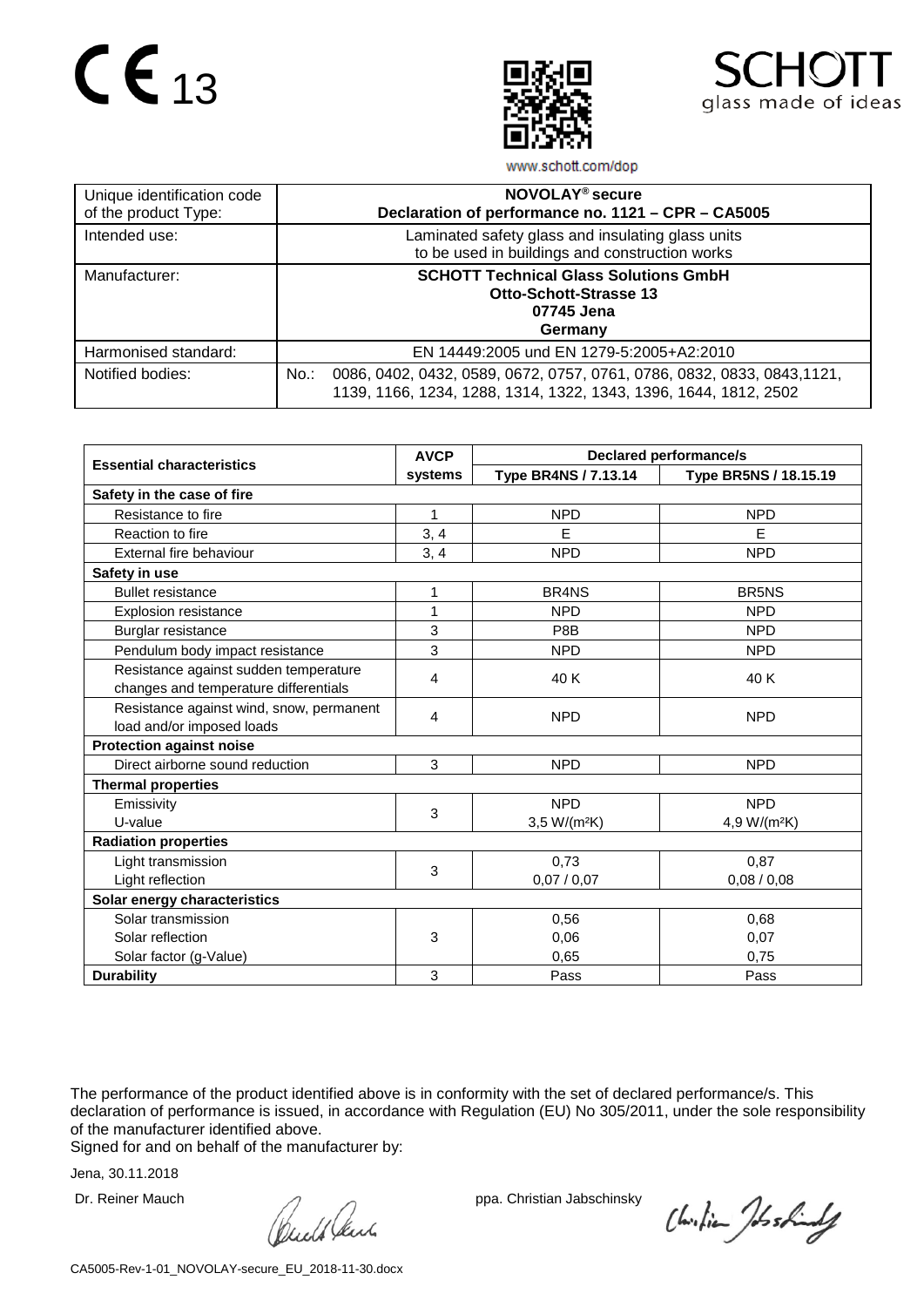



www.schott.com/dop

| Unique identification code<br>of the product Type: | NOVOLAY <sup>®</sup> secure<br>Declaration of performance no. 1121 - CPR - CA5005                                                                  |
|----------------------------------------------------|----------------------------------------------------------------------------------------------------------------------------------------------------|
| Intended use:                                      | Laminated safety glass and insulating glass units<br>to be used in buildings and construction works                                                |
| Manufacturer:                                      | <b>SCHOTT Technical Glass Solutions GmbH</b><br><b>Otto-Schott-Strasse 13</b><br>07745 Jena<br>Germany                                             |
| Harmonised standard:                               | EN 14449:2005 und EN 1279-5:2005+A2:2010                                                                                                           |
| Notified bodies:                                   | 0086, 0402, 0432, 0589, 0672, 0757, 0761, 0786, 0832, 0833, 0843, 1121,<br>No.<br>1139, 1166, 1234, 1288, 1314, 1322, 1343, 1396, 1644, 1812, 2502 |

|                                          | <b>AVCP</b> | <b>Declared performance/s</b> |                           |  |  |
|------------------------------------------|-------------|-------------------------------|---------------------------|--|--|
| <b>Essential characteristics</b>         | systems     | <b>Type BR6NS / 1.3.5</b>     | <b>Type BR6NS / 1.5.7</b> |  |  |
| Safety in the case of fire               |             |                               |                           |  |  |
| Resistance to fire                       | 1           | <b>NPD</b>                    | EI30 / EW60               |  |  |
| Reaction to fire                         | 3, 4        | E                             | E                         |  |  |
| External fire behaviour                  | 3, 4        | <b>NPD</b>                    | <b>NPD</b>                |  |  |
| Safety in use                            |             |                               |                           |  |  |
| <b>Bullet resistance</b>                 | 1           | <b>BR6NS</b>                  | <b>BR6NS</b>              |  |  |
| <b>Explosion resistance</b>              | 1           | <b>NPD</b>                    | <b>NPD</b>                |  |  |
| Burglar resistance                       | 3           | P8B                           | P8B                       |  |  |
| Pendulum body impact resistance          | 3           | <b>NPD</b>                    | <b>NPD</b>                |  |  |
| Resistance against sudden temperature    | 4           | 40 K                          | 40 K                      |  |  |
| changes and temperature differentials    |             |                               |                           |  |  |
| Resistance against wind, snow, permanent | 4           | <b>NPD</b>                    | <b>NPD</b>                |  |  |
| load and/or imposed loads                |             |                               |                           |  |  |
| <b>Protection against noise</b>          |             |                               |                           |  |  |
| Direct airborne sound reduction          | 3           | <b>NPD</b>                    | <b>NPD</b>                |  |  |
| <b>Thermal properties</b>                |             |                               |                           |  |  |
| Emissivity                               | 3           | <b>NPD</b>                    | <b>NPD</b>                |  |  |
| U-value                                  |             | 4,7 W/(m <sup>2</sup> K)      | 4,5 W/(m <sup>2</sup> K)  |  |  |
| <b>Radiation properties</b>              |             |                               |                           |  |  |
| Light transmission                       | 3           | 0,87                          | 0,87                      |  |  |
| Light reflection                         |             | 0,08/0,08                     | 0,08/0,08                 |  |  |
| Solar energy characteristics             |             |                               |                           |  |  |
| Solar transmission                       |             | 0,67                          | 0,69                      |  |  |
| Solar reflection                         | 3           | 0,07                          | 0.07                      |  |  |
| Solar factor (g-Value)                   |             | 0,73                          | 0,75                      |  |  |
| <b>Durability</b>                        | 3           | Pass                          | Pass                      |  |  |

The performance of the product identified above is in conformity with the set of declared performance/s. This declaration of performance is issued, in accordance with Regulation (EU) No 305/2011, under the sole responsibility of the manufacturer identified above.

Signed for and on behalf of the manufacturer by:

Dr. Reiner Mauch ppa. Christian Jabschinsky<br>
ppa. Christian Jabschinsky<br>
ppa. Christian Jabschinsky

Christian Joshindy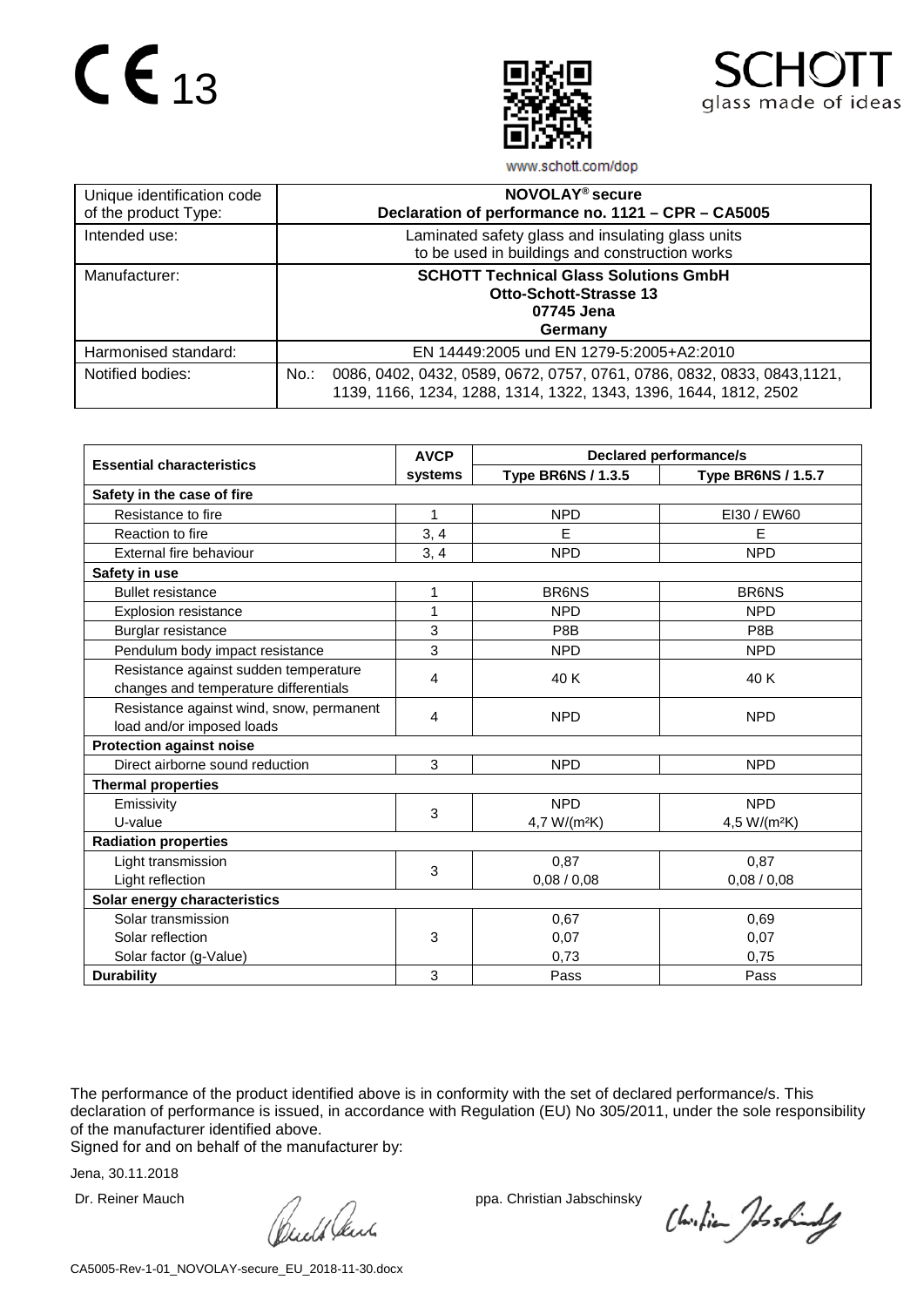



www.schott.com/dop

| Unique identification code<br>of the product Type: | NOVOLAY <sup>®</sup> secure<br>Declaration of performance no. 1121 - CPR - CA5005                                                                     |
|----------------------------------------------------|-------------------------------------------------------------------------------------------------------------------------------------------------------|
| Intended use:                                      | Laminated safety glass and insulating glass units<br>to be used in buildings and construction works                                                   |
| Manufacturer:                                      | <b>SCHOTT Technical Glass Solutions GmbH</b><br><b>Otto-Schott-Strasse 13</b><br>07745 Jena<br>Germany                                                |
| Harmonised standard:                               | EN 14449:2005 und EN 1279-5:2005+A2:2010                                                                                                              |
| Notified bodies:                                   | 0086, 0402, 0432, 0589, 0672, 0757, 0761, 0786, 0832, 0833, 0843,1121,<br>$No.$ :<br>1139, 1166, 1234, 1288, 1314, 1322, 1343, 1396, 1644, 1812, 2502 |

|                                          | <b>AVCP</b> | <b>Declared performance/s</b> |                           |  |  |
|------------------------------------------|-------------|-------------------------------|---------------------------|--|--|
| <b>Essential characteristics</b>         | systems     | <b>Type BR7NS / 1.1.2</b>     | <b>Type BR7NS / 1.3.8</b> |  |  |
| Safety in the case of fire               |             |                               |                           |  |  |
| Resistance to fire                       | 1           | EI45 / EW60                   | EI30                      |  |  |
| Reaction to fire                         | 3, 4        | Е                             | E                         |  |  |
| External fire behaviour                  | 3, 4        | <b>NPD</b>                    | <b>NPD</b>                |  |  |
| Safety in use                            |             |                               |                           |  |  |
| <b>Bullet resistance</b>                 | 1           | <b>BR7NS</b>                  | <b>BR7NS</b>              |  |  |
| <b>Explosion resistance</b>              | 1           | <b>NPD</b>                    | <b>NPD</b>                |  |  |
| Burglar resistance                       | 3           | P8B                           | P8B                       |  |  |
| Pendulum body impact resistance          | 3           | <b>NPD</b>                    | <b>NPD</b>                |  |  |
| Resistance against sudden temperature    | 4           | 40 K                          | 40 K                      |  |  |
| changes and temperature differentials    |             |                               |                           |  |  |
| Resistance against wind, snow, permanent | 4           | <b>NPD</b>                    | <b>NPD</b>                |  |  |
| load and/or imposed loads                |             |                               |                           |  |  |
| <b>Protection against noise</b>          |             |                               |                           |  |  |
| Direct airborne sound reduction          | 3           | <b>NPD</b>                    | <b>NPD</b>                |  |  |
| <b>Thermal properties</b>                |             |                               |                           |  |  |
| Emissivity                               | 3           | <b>NPD</b>                    | <b>NPD</b>                |  |  |
| U-value                                  |             | 4,3 W/(m <sup>2</sup> K)      | 4,2 W/(m <sup>2</sup> K)  |  |  |
| <b>Radiation properties</b>              |             |                               |                           |  |  |
| Light transmission                       | 3           | 0,86                          | 0,83                      |  |  |
| Light reflection                         |             | 0,08/0,08                     | 0,08/0,08                 |  |  |
| Solar energy characteristics             |             |                               |                           |  |  |
| Solar transmission                       |             | 0,70                          | 0,64                      |  |  |
| Solar reflection                         | 3           | 0,07                          | 0.06                      |  |  |
| Solar factor (g-Value)                   |             | 0,75                          | 0,71                      |  |  |
| <b>Durability</b>                        | 3           | Pass                          | Pass                      |  |  |

The performance of the product identified above is in conformity with the set of declared performance/s. This declaration of performance is issued, in accordance with Regulation (EU) No 305/2011, under the sole responsibility of the manufacturer identified above.

Signed for and on behalf of the manufacturer by:

Dr. Reiner Mauch ppa. Christian Jabschinsky<br>
ppa. Christian Jabschinsky<br>
ppa. Christian Jabschinsky

Christian Joshindy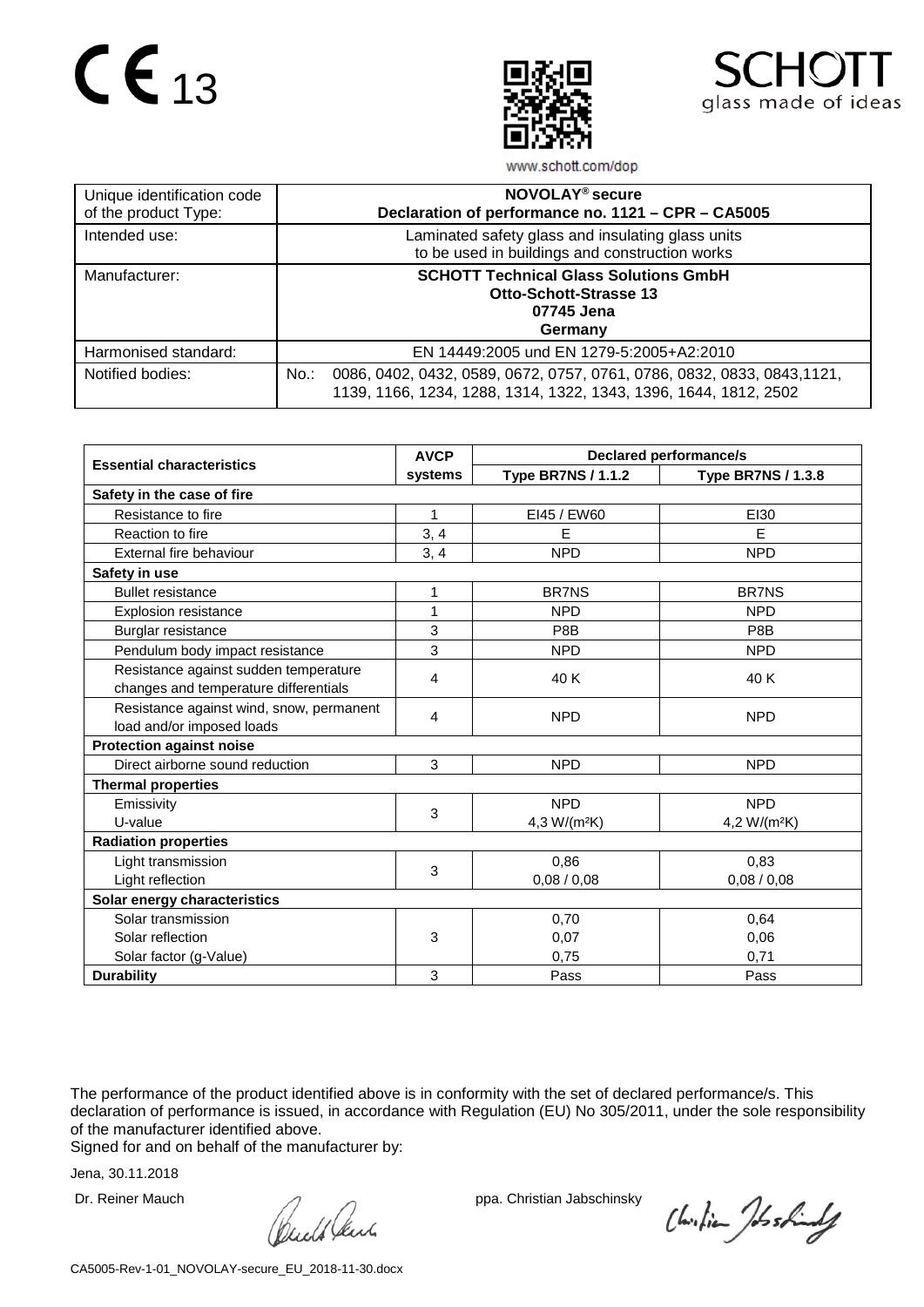



www.schott.com/dop

| Unique identification code<br>of the product Type: | NOVOLAY <sup>®</sup> secure<br>Declaration of performance no. 1121 - CPR - CA5005                                                                      |
|----------------------------------------------------|--------------------------------------------------------------------------------------------------------------------------------------------------------|
| Intended use:                                      | Laminated safety glass and insulating glass units<br>to be used in buildings and construction works                                                    |
| Manufacturer:                                      | <b>SCHOTT Technical Glass Solutions GmbH</b><br><b>Otto-Schott-Strasse 13</b><br>07745 Jena<br>Germany                                                 |
| Harmonised standard:                               | EN 14449:2005 und EN 1279-5:2005+A2:2010                                                                                                               |
| Notified bodies:                                   | 0086, 0402, 0432, 0589, 0672, 0757, 0761, 0786, 0832, 0833, 0843, 1121,<br>$No.$ :<br>1139, 1166, 1234, 1288, 1314, 1322, 1343, 1396, 1644, 1812, 2502 |

|                                          | <b>AVCP</b> | <b>Declared performance/s</b> |  |  |
|------------------------------------------|-------------|-------------------------------|--|--|
| <b>Essential characteristics</b>         | systems     | <b>Type BR7NS / 1.3.10</b>    |  |  |
| Safety in the case of fire               |             |                               |  |  |
| Resistance to fire                       | 1           | <b>NPD</b>                    |  |  |
| Reaction to fire                         | 3, 4        | E                             |  |  |
| External fire behaviour                  | 3, 4        | <b>NPD</b>                    |  |  |
| Safety in use                            |             |                               |  |  |
| <b>Bullet resistance</b>                 | 1           | <b>BR7NS</b>                  |  |  |
| <b>Explosion resistance</b>              | 1           | <b>NPD</b>                    |  |  |
| Burglar resistance                       | 3           | P8B                           |  |  |
| Pendulum body impact resistance          | 3           | <b>NPD</b>                    |  |  |
| Resistance against sudden temperature    | 4           | 40 K                          |  |  |
| changes and temperature differentials    |             |                               |  |  |
| Resistance against wind, snow, permanent | 4           | <b>NPD</b>                    |  |  |
| load and/or imposed loads                |             |                               |  |  |
| <b>Protection against noise</b>          |             |                               |  |  |
| Direct airborne sound reduction          | 3           | <b>NPD</b>                    |  |  |
| <b>Thermal properties</b>                |             |                               |  |  |
| Emissivity                               | 3           | <b>NPD</b>                    |  |  |
| U-value                                  |             | 3,9 W/(m <sup>2</sup> K)      |  |  |
| <b>Radiation properties</b>              |             |                               |  |  |
| Light transmission                       | 3           | 0,81                          |  |  |
| Light reflection                         |             | 0,07/0,07                     |  |  |
| Solar energy characteristics             |             |                               |  |  |
| Solar transmission                       |             | 0,58                          |  |  |
| Solar reflection                         | 3           | 0,06                          |  |  |
| Solar factor (g-Value)                   |             | 0,66                          |  |  |
| <b>Durability</b>                        | 3           | Pass                          |  |  |

The performance of the product identified above is in conformity with the set of declared performance/s. This declaration of performance is issued, in accordance with Regulation (EU) No 305/2011, under the sole responsibility of the manufacturer identified above.

Signed for and on behalf of the manufacturer by:

Dr. Reiner Mauch ppa. Christian Jabschinsky<br>
ppa. Christian Jabschinsky<br>
ppa. Christian Jabschinsky

Christian Joshindy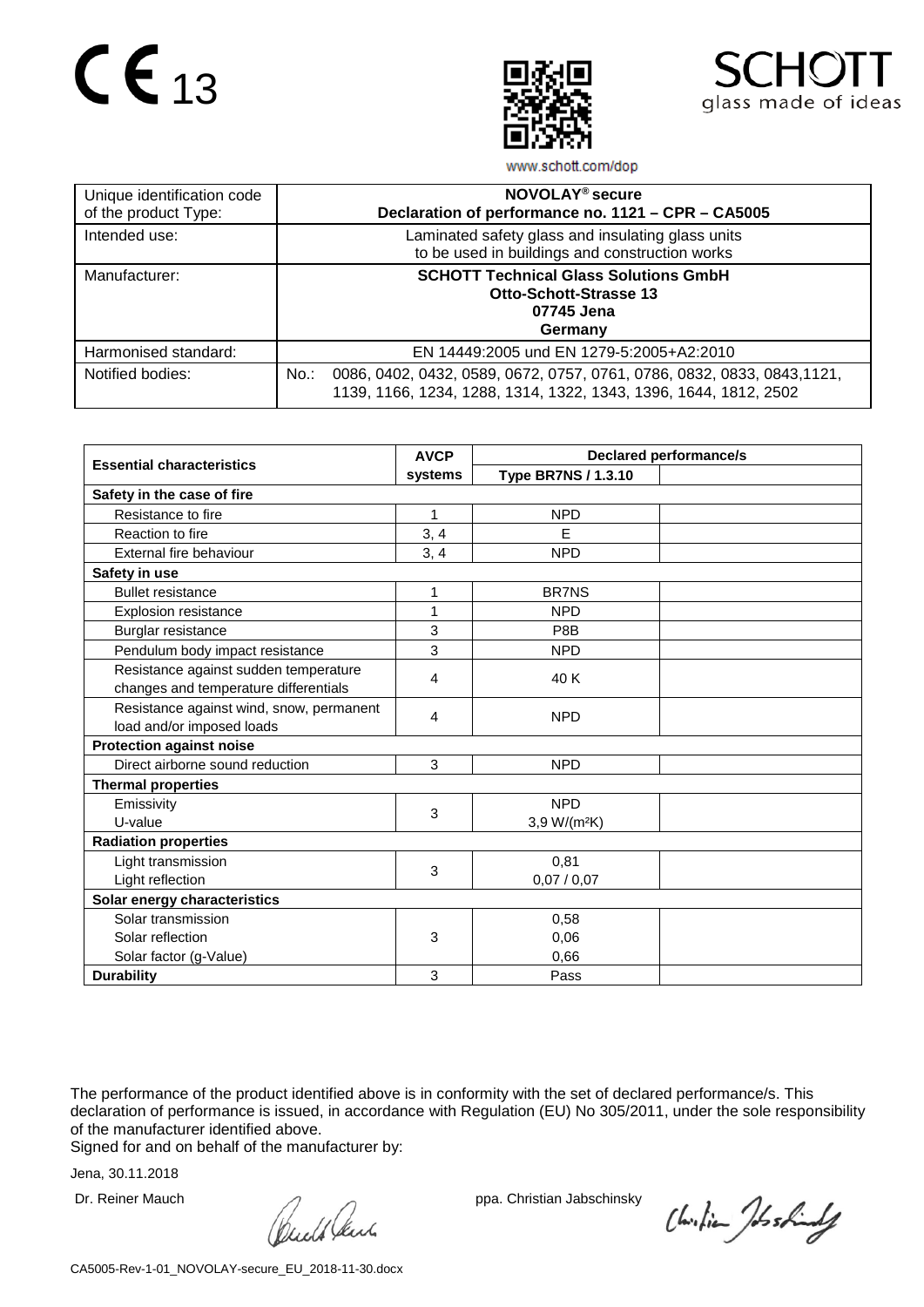



www.schott.com/dop

| Unique identification code<br>of the product Type: | NOVOLAY <sup>®</sup> secure<br>Declaration of performance no. 1121 - CPR - CA5005                                                                      |
|----------------------------------------------------|--------------------------------------------------------------------------------------------------------------------------------------------------------|
| Intended use:                                      | Laminated safety glass and insulating glass units<br>to be used in buildings and construction works                                                    |
| Manufacturer:                                      | <b>SCHOTT Technical Glass Solutions GmbH</b><br><b>Otto-Schott-Strasse 13</b><br>07745 Jena<br>Germany                                                 |
| Harmonised standard:                               | EN 14449:2005 und EN 1279-5:2005+A2:2010                                                                                                               |
| Notified bodies:                                   | 0086, 0402, 0432, 0589, 0672, 0757, 0761, 0786, 0832, 0833, 0843, 1121,<br>$No.$ :<br>1139, 1166, 1234, 1288, 1314, 1322, 1343, 1396, 1644, 1812, 2502 |

|                                          | <b>AVCP</b> | <b>Declared performance/s</b>       |                                     |  |  |
|------------------------------------------|-------------|-------------------------------------|-------------------------------------|--|--|
| <b>Essential characteristics</b>         | systems     | IGU Type BR4NS / 1.5.4 <sup>1</sup> | IGU Type BR7NS / 1.1.2 <sup>2</sup> |  |  |
| Safety in the case of fire               |             |                                     |                                     |  |  |
| Resistance to fire                       | 1           | EI30 / EW60                         | EI45 / EW60                         |  |  |
| Reaction to fire                         | 3, 4        | E                                   | E                                   |  |  |
| External fire behaviour                  | 3, 4        | <b>NPD</b>                          | <b>NPD</b>                          |  |  |
| Safety in use                            |             |                                     |                                     |  |  |
| <b>Bullet resistance</b>                 | 1           | BR <sub>4</sub> N <sub>S</sub>      | <b>BR7NS</b>                        |  |  |
| <b>Explosion resistance</b>              | 1           | <b>NPD</b>                          | <b>NPD</b>                          |  |  |
| Burglar resistance                       | 3           | P8B                                 | P8B                                 |  |  |
| Pendulum body impact resistance          | 3           | <b>NPD</b>                          | <b>NPD</b>                          |  |  |
| Resistance against sudden temperature    |             | 40 K                                | 40 K                                |  |  |
| changes and temperature differentials    | 4           |                                     |                                     |  |  |
| Resistance against wind, snow, permanent | 4           | <b>NPD</b>                          | <b>NPD</b>                          |  |  |
| load and/or imposed loads                |             |                                     |                                     |  |  |
| <b>Protection against noise</b>          |             |                                     |                                     |  |  |
| Direct airborne sound reduction          | 3           | <b>NPD</b>                          | <b>NPD</b>                          |  |  |
| <b>Thermal properties</b>                |             |                                     |                                     |  |  |
| Emissivity                               | 3           | <b>NPD</b>                          | <b>NPD</b>                          |  |  |
| U-value                                  |             | 1,1 W/(m <sup>2</sup> K)            | $1.0 W/(m^2K)$                      |  |  |
| <b>Radiation properties</b>              |             |                                     |                                     |  |  |
| Light transmission                       | 3           | 0,81                                | 0.78                                |  |  |
| Light reflection                         |             | 0,12/0,11                           | 0,11/0,11                           |  |  |
| Solar energy characteristics             |             |                                     |                                     |  |  |
| Solar transmission                       |             | 0,52                                | 0,50                                |  |  |
| Solar reflection                         | 3           | 0,26                                | 0,26                                |  |  |
| Solar factor (g-Value)                   |             | 0,60                                | 0,60                                |  |  |
| <b>Durability</b>                        | 3           | Pass                                | Pass                                |  |  |

1 Design: outside – Float <sup>4</sup> mm lowE – Argon <sup>15</sup> mm – NOVOLAY® secure BR4NS / 1.5.4 - inside

<sup>2</sup> Design: outside – Float 4 mm lowE – Argon 15 mm – NOVOLAY® secure BR7NS / 1.1.2 - inside

Signed for and on behalf of the manufacturer by:

Dr. Reiner Mauch ppa. Christian Jabschinsky<br>
ppa. Christian Jabschinsky<br>
ppa. Christian Jabschinsky

Christian Joshindy

<span id="page-10-1"></span><span id="page-10-0"></span>The performance of the product identified above is in conformity with the set of declared performance/s. This declaration of performance is issued, in accordance with Regulation (EU) No 305/2011, under the sole responsibility of the manufacturer identified above.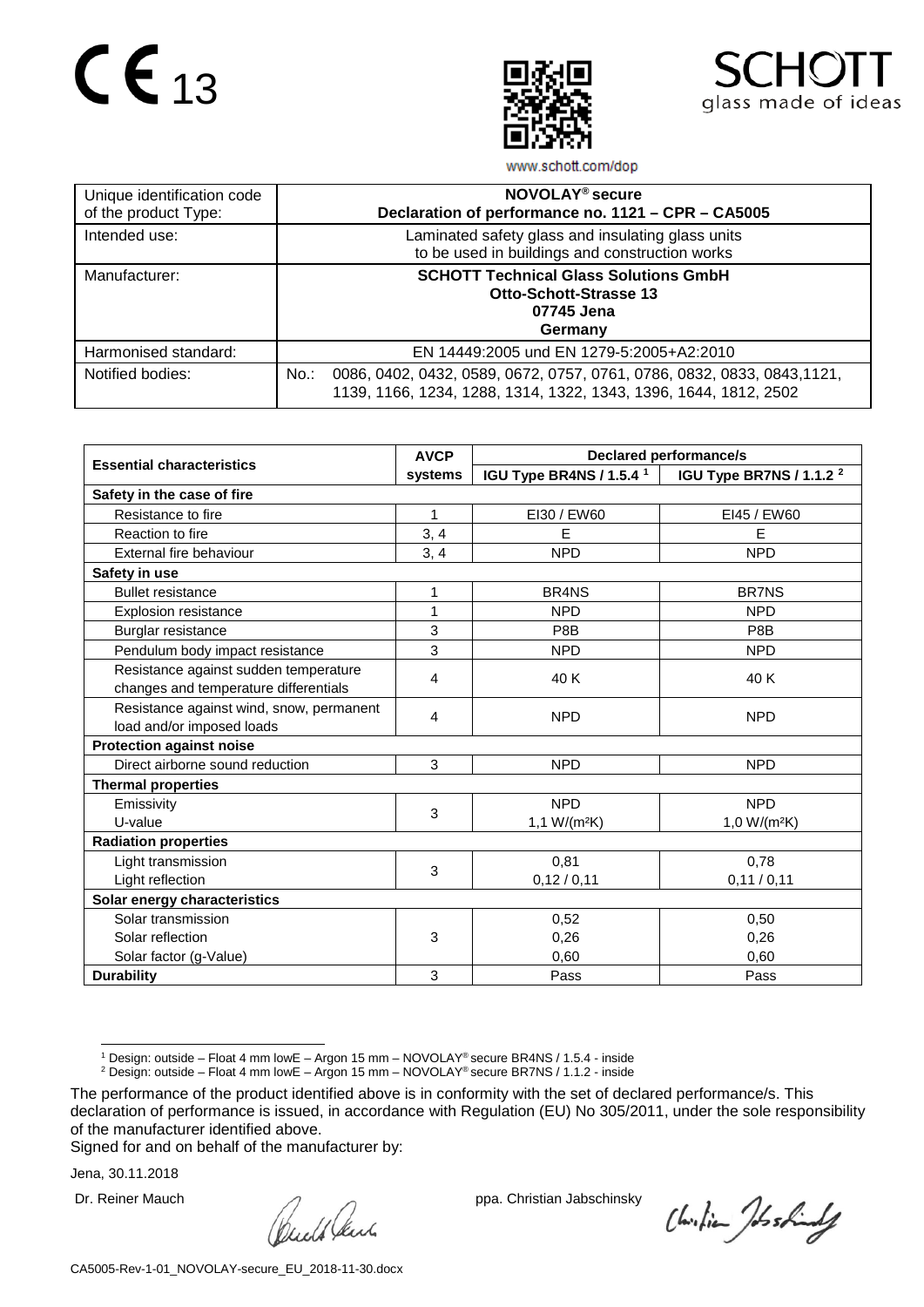



www.schott.com/dop

| Unique identification code<br>of the product Type: | NOVOLAY <sup>®</sup> secure<br>Declaration of performance no. 1121 - CPR - CA5005                                                                      |
|----------------------------------------------------|--------------------------------------------------------------------------------------------------------------------------------------------------------|
| Intended use:                                      | Laminated safety glass and insulating glass units<br>to be used in buildings and construction works                                                    |
| Manufacturer:                                      | <b>SCHOTT Technical Glass Solutions GmbH</b><br><b>Otto-Schott-Strasse 13</b><br>07745 Jena<br>Germany                                                 |
| Harmonised standard:                               | EN 14449:2005 und EN 1279-5:2005+A2:2010                                                                                                               |
| Notified bodies:                                   | 0086, 0402, 0432, 0589, 0672, 0757, 0761, 0786, 0832, 0833, 0843, 1121,<br>$No.$ :<br>1139, 1166, 1234, 1288, 1314, 1322, 1343, 1396, 1644, 1812, 2502 |

|                                          | <b>AVCP</b>  | <b>Declared performance/s</b> |  |  |  |
|------------------------------------------|--------------|-------------------------------|--|--|--|
| <b>Essential characteristics</b>         | systems      | IGU Type BR7NS / 1.3.8 3      |  |  |  |
| Safety in the case of fire               |              |                               |  |  |  |
| Resistance to fire                       | $\mathbf{1}$ | E130                          |  |  |  |
| Reaction to fire                         | 3, 4         | E                             |  |  |  |
| External fire behaviour                  | 3, 4         | <b>NPD</b>                    |  |  |  |
| Safety in use                            |              |                               |  |  |  |
| <b>Bullet resistance</b>                 | 1            | <b>BR7NS</b>                  |  |  |  |
| <b>Explosion resistance</b>              | 1            | <b>NPD</b>                    |  |  |  |
| Burglar resistance                       | 3            | P8B                           |  |  |  |
| Pendulum body impact resistance          | 3            | <b>NPD</b>                    |  |  |  |
| Resistance against sudden temperature    | 4            | 40 K                          |  |  |  |
| changes and temperature differentials    |              |                               |  |  |  |
| Resistance against wind, snow, permanent | 4            | <b>NPD</b>                    |  |  |  |
| load and/or imposed loads                |              |                               |  |  |  |
| <b>Protection against noise</b>          |              |                               |  |  |  |
| Direct airborne sound reduction          | 3            | <b>NPD</b>                    |  |  |  |
| <b>Thermal properties</b>                |              |                               |  |  |  |
| Emissivity                               | 3            | <b>NPD</b>                    |  |  |  |
| U-value                                  |              | $1,0 W/(m^2K)$                |  |  |  |
| <b>Radiation properties</b>              |              |                               |  |  |  |
| Light transmission                       | 3            | 0,75                          |  |  |  |
| Light reflection                         |              | 0,11/0,11                     |  |  |  |
| Solar energy characteristics             |              |                               |  |  |  |
| Solar transmission                       |              | 0,47                          |  |  |  |
| Solar reflection                         | 3            | 0,26                          |  |  |  |
| Solar factor (g-Value)                   |              | 0,60                          |  |  |  |
| <b>Durability</b>                        | 3            | Pass                          |  |  |  |

Signed for and on behalf of the manufacturer by:

Dr. Reiner Mauch ppa. Christian Jabschinsky<br>
ppa. Christian Jabschinsky<br>
ppa. Christian Jabschinsky

Christian Joshindy

 <sup>3</sup> Design: outside – Float <sup>4</sup> mm lowE – Argon <sup>15</sup> mm – NOVOLAY® secure BR7NS / 1.3.8 - inside

<span id="page-11-0"></span>The performance of the product identified above is in conformity with the set of declared performance/s. This declaration of performance is issued, in accordance with Regulation (EU) No 305/2011, under the sole responsibility of the manufacturer identified above.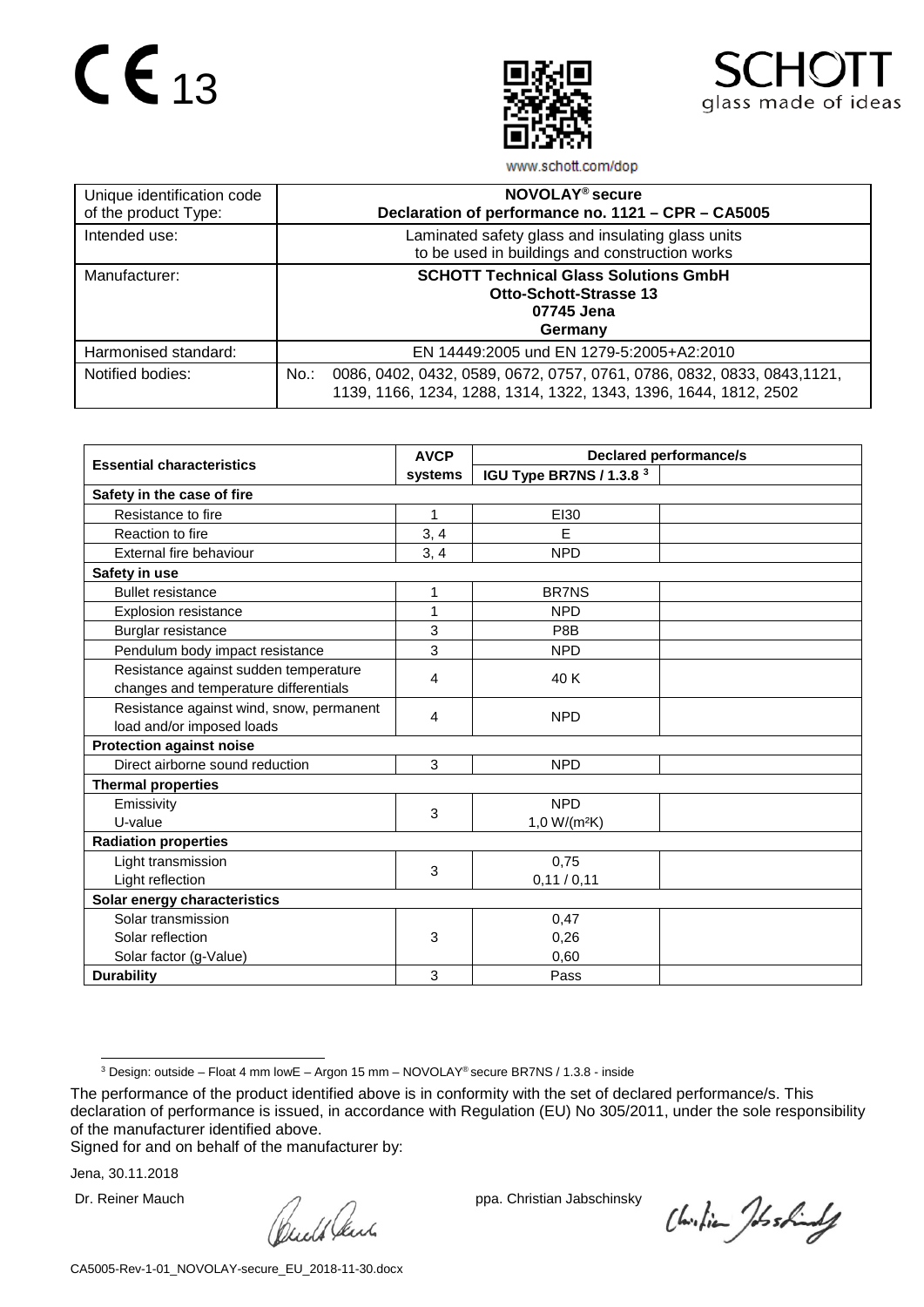



www.schott.com/dop

| Unique identification code<br>of the product Type: | NOVOLAY <sup>®</sup> secure<br>Declaration of performance no. 1121 - CPR - CA5005                                                                      |
|----------------------------------------------------|--------------------------------------------------------------------------------------------------------------------------------------------------------|
| Intended use:                                      | Laminated safety glass and insulating glass units<br>to be used in buildings and construction works                                                    |
| Manufacturer:                                      | <b>SCHOTT Technical Glass Solutions GmbH</b><br><b>Otto-Schott-Strasse 13</b><br>07745 Jena<br>Germany                                                 |
| Harmonised standard:                               | EN 14449:2005 und EN 1279-5:2005+A2:2010                                                                                                               |
| Notified bodies:                                   | 0086, 0402, 0432, 0589, 0672, 0757, 0761, 0786, 0832, 0833, 0843, 1121,<br>$No.$ :<br>1139, 1166, 1234, 1288, 1314, 1322, 1343, 1396, 1644, 1812, 2502 |

|                                          | <b>AVCP</b> | <b>Declared performance/s</b>       |                                |  |  |
|------------------------------------------|-------------|-------------------------------------|--------------------------------|--|--|
| <b>Essential characteristics</b>         | systems     | IGU Type BR4NS / 1.6.5 <sup>4</sup> | IGU Type BR4NS / 1.6.6 5       |  |  |
| Safety in the case of fire               |             |                                     |                                |  |  |
| Resistance to fire                       | 1           | <b>NPD</b>                          | <b>NPD</b>                     |  |  |
| Reaction to fire                         | 3, 4        | E                                   | E                              |  |  |
| External fire behaviour                  | 3, 4        | <b>NPD</b>                          | <b>NPD</b>                     |  |  |
| Safety in use                            |             |                                     |                                |  |  |
| <b>Bullet resistance</b>                 | 1           | BR <sub>4</sub> N <sub>S</sub>      | BR <sub>4</sub> N <sub>S</sub> |  |  |
| <b>Explosion resistance</b>              | 1           | <b>NPD</b>                          | <b>NPD</b>                     |  |  |
| Burglar resistance                       | 3           | <b>NPD</b>                          | <b>NPD</b>                     |  |  |
| Pendulum body impact resistance          | 3           | <b>NPD</b>                          | <b>NPD</b>                     |  |  |
| Resistance against sudden temperature    |             | 40 K                                | 40 K                           |  |  |
| changes and temperature differentials    | 4           |                                     |                                |  |  |
| Resistance against wind, snow, permanent |             | <b>NPD</b>                          | <b>NPD</b>                     |  |  |
| load and/or imposed loads                | 4           |                                     |                                |  |  |
| <b>Protection against noise</b>          |             |                                     |                                |  |  |
| Direct airborne sound reduction          | 3           | <b>NPD</b>                          | <b>NPD</b>                     |  |  |
| <b>Thermal properties</b>                |             |                                     |                                |  |  |
| Emissivity                               | 3           | <b>NPD</b>                          | <b>NPD</b>                     |  |  |
| U-value                                  |             |                                     | 1,1 $W/(m^2K)$                 |  |  |
| <b>Radiation properties</b>              |             |                                     |                                |  |  |
| Light transmission                       | 3           | 0.80                                | 0.80                           |  |  |
| Light reflection                         |             | 0,11/0,11                           | 0,11/0,11                      |  |  |
| Solar energy characteristics             |             |                                     |                                |  |  |
| Solar transmission                       |             | 0,51                                | 0,51                           |  |  |
| Solar reflection                         | 3           | 0,20                                | 0,20                           |  |  |
| Solar factor (g-Value)                   |             | 0,57                                | 0,56                           |  |  |
| <b>Durability</b>                        | 3           | Pass                                | Pass                           |  |  |

4 Design: outside – Float <sup>4</sup> mm lowE – Argon <sup>15</sup> mm – NOVOLAY® secure BR4NS / 1.6.5 - inside

<sup>5</sup> Design: outside – Float 4 mm lowE – Argon 15 mm – NOVOLAY® secure BR4NS / 1.6.6 - inside

Signed for and on behalf of the manufacturer by:

Dr. Reiner Mauch ppa. Christian Jabschinsky<br>
ppa. Christian Jabschinsky<br>
ppa. Christian Jabschinsky

Christian Joshindy

<span id="page-12-1"></span><span id="page-12-0"></span>The performance of the product identified above is in conformity with the set of declared performance/s. This declaration of performance is issued, in accordance with Regulation (EU) No 305/2011, under the sole responsibility of the manufacturer identified above.